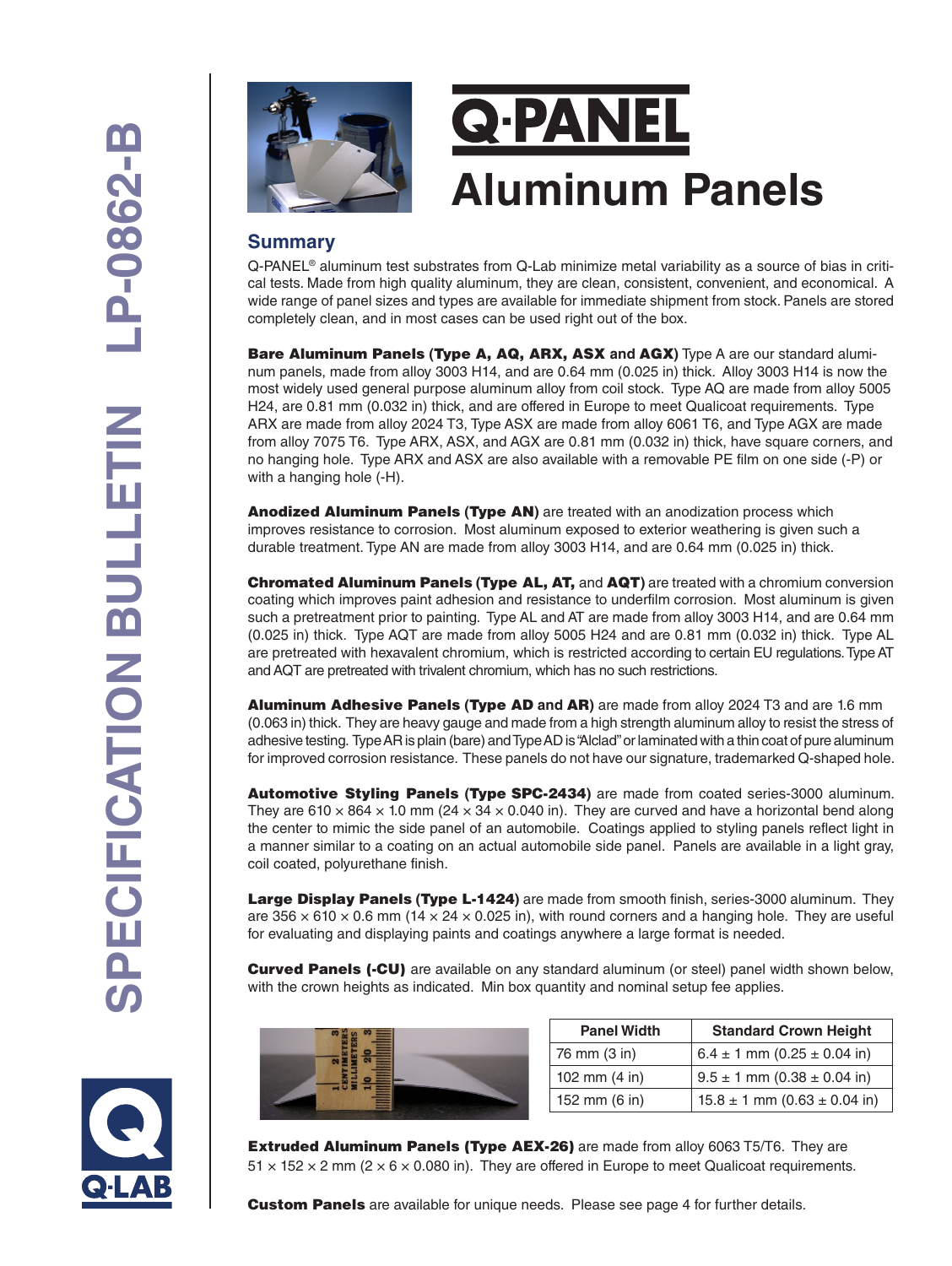#### **A) Q-PANEL Base Metal Alloys, Mechanical Properties, Chemical Composition**

Q-Lab Corporation certifies that Q-PANEL Brand Test Substrates, type Aluminum, designation "A", "AL", "AN", "AR", "AT", "AD", "AQ", "AQT", "ARX", "ASX", "AGX", and "AEX" comply with the specifications found in the following tables.

|                                     | Type A, AL,<br>AN, AT | Type AQ,<br><b>AQT</b>   | Type AR,<br><b>ARX</b> | <b>Type ASX</b> | <b>Type AGX</b> | <b>Type AD</b>    | <b>Type AEX</b> |
|-------------------------------------|-----------------------|--------------------------|------------------------|-----------------|-----------------|-------------------|-----------------|
| Alum. Assoc. Material Design.       | 3003 H14              | 5005 H24                 | 2024 T3                | 6061 T6         | 7075 T6         | 2024 T3<br>Alclad | 6063 T5/T6      |
| <b>ASTM Material Specifications</b> | <b>B209</b>           | <b>B209</b>              | <b>B209</b>            | <b>B209</b>     | <b>B209</b>     | <b>B209</b>       | <b>B209</b>     |
| <b>AMS Material Specifications</b>  | QQ-A-250/2            | $\overline{\phantom{0}}$ | QQ-A-250/4             | QQ-A-250/11     | QQ-A-250/12     | QQ-A-250/5        | —               |
| ISO Material Design. (ISO 209-1)    | AlMn1Cu               | AlMg1(B)                 | AlCu4Mq1               | AlMg1SiCu       | AlZn5,5MgCu     | AlCu4Ma1          | AlMg0,7Si       |
| <b>ISO Panel Specifications</b>     | 209-1, 1514           | $209-1$                  | $209-1$                | $209-1$         | $209-1$         | $209-1$           | $209-1$         |
| Tensile Strength* (kpsi)            | $20 - 26$             | $20 - 26$                | >63                    | $>42$           | >76             | >61               | >27             |
| Tensile Strength* (MPa)             | $140 - 180$           | $140 - 180$              | >435                   | >290            | >520            | >420              | >186            |
| Min Yield Strength* (kpsi)          | 17                    | 15                       | 42                     | 35              | 67              | 40                | 21              |
| Min Yield Strength* (MPa)           | 115                   | 105                      | 290                    | 240             | 470             | 275               | 145             |
| Aluminum (%)                        | <b>Balance</b>        | <b>Balance</b>           | <b>Balance</b>         | <b>Balance</b>  | <b>Balance</b>  | <b>Balance</b>    | <b>Balance</b>  |
| Chromium (%)                        |                       | < 0.10                   | < 0.10                 | $0.04 - 0.35$   | $0.18 - 0.28$   | < 0.10            | < 0.10          |
| Copper (%)                          | $0.05 - 0.20$         | < 0.20                   | $3.80 - 4.90$          | $0.15 - 0.40$   | $1.20 - 2.00$   | $3.80 - 4.90$     | < 0.10          |
| Iron $(\%)$                         | < 0.70                | < 0.70                   | < 0.50                 | < 0.70          | < 0.50          | < 0.50            | < 0.35          |
| Manganese (%)                       | $1.00 - 1.50$         | < 0.20                   | $0.30 - 0.90$          | < 0.15          | < 0.30          | $0.30 - 0.90$     | < 0.10          |
| Magnesium (%)                       |                       | $0.50 - 1.10$            | $1.20 - 1.80$          | $0.80 - 1.20$   | $2.10 - 2.90$   | $1.20 - 1.80$     | $0.45 - 0.90$   |
| Silicon (%)                         | < 0.60                | < 0.30                   | < 0.50                 | $0.40 - 0.80$   | < 0.40          | < 0.50            | $0.20 - 0.60$   |
| Titanium (%)                        |                       |                          | < 0.15                 | < 0.15          | < 0.20          | < 0.15            | < 0.10          |
| Zinc $(\%)$                         | < 0.10                | < 0.25                   | < 0.25                 | < 0.25          | $5.10 - 6.10$   | < 0.25            | < 0.10          |
| Iron + Silicon $(\%)$               |                       |                          |                        |                 |                 |                   |                 |
| Others (Each/Total) (%)             | $0.05 - 0.15$         | $0.05 - 0.15$            | $0.05 - 0.15$          | $0.05 - 0.15$   | $0.05 - 0.15$   | $0.05 - 0.15$     | $0.05 - 0.15$   |

**Notes:** \* Per ASTM B209-07 and B209M-07

# **B) Q-PANEL Coating Composition**

|           | <b>Coating Description</b>                                                                                                                                             |
|-----------|------------------------------------------------------------------------------------------------------------------------------------------------------------------------|
| <b>AN</b> | Sulfuric acid anodized per MIL-A-8625 Type II, Class 1 minimum coating thickness 2.6 micron (.000103 inch) with<br>seal, color is clear.                               |
| <b>AL</b> | Hexavalent chrome conversion coating per ASTM B449 Class 2 and ISO 10546 Class 3. Coating weight 0.16 -<br>0.27 $q/m^2$ (15-25 mg/ft <sup>2</sup> ), color is brown.   |
| AT, AQT   | RoHS and REACH Compliant trivalent chrome conversion coating per ASTM B921 Class 2. Coating weight 0.11 -<br>0.21 $g/m^2$ (10-20 mg/ft <sup>2</sup> ), color is clear. |

#### **C) Q-PANEL Dimensions, Stock Numbers and Box Quantities**

| Panel &               | <b>Stock</b><br>$Size W \times L (in)$ |                                      | Thickness (in)                 | Size $W \times L$ (mm)            | Thickness (mm)                       | <b>Box</b> | In Stock? |            |
|-----------------------|----------------------------------------|--------------------------------------|--------------------------------|-----------------------------------|--------------------------------------|------------|-----------|------------|
| <b>Description</b>    | <b>Number</b>                          | $(\pm 0.04, \text{except as noted})$ | $(\pm 0.002,$ except as noted) | $(\pm 1, \text{except as noted})$ | $(\pm 0.05, \text{except as noted})$ | Qty        | <b>US</b> | EU         |
| <b>Type A</b>         | $A-1.75-5$                             | $1.75 \times 5$                      | 0.025                          | $44 \times 127$                   | 0.64                                 | 800        |           |            |
| <b>Bare Surface</b>   | $A-2-3.5$                              | $2 \times 3.5$                       | 0.025                          | $51 \times 89$                    | 0.64                                 | 500        |           |            |
| Smooth Mill<br>Finish | $A-24$                                 | $2 \times 4$                         | 0.025                          | $51 \times 102$                   | 0.64                                 | 450        |           |            |
|                       | $A-2.75-4$                             | $2.75 \times 4$                      | 0.025                          | $70 \times 102$                   | 0.64                                 | 300        |           | С          |
|                       | $A-35$                                 | $3 \times 5$                         | 0.025                          | $76 \times 127$                   | 0.64                                 | 500        |           |            |
|                       | $A-36$                                 | $3 \times 6$                         | 0.025                          | $76 \times 152$                   | 0.64                                 | 500        | D         | 0          |
|                       | $A-39$                                 | $3 \times 9$                         | 0.025                          | $76 \times 229$                   | 0.64                                 | 150        | О         | $\bigcirc$ |
|                       | $A-46$                                 | $4 \times 6$                         | 0.025                          | $102 \times 152$                  | 0.64                                 | 250        | D         |            |
|                       | $A-48$                                 | $4 \times 8$                         | 0.025                          | $102 \times 203$                  | 0.64                                 | 150        | D         |            |
|                       | $A-412$                                | $4 \times 12$                        | 0.025                          | $102 \times 305$                  | 0.64                                 | 125        |           |            |
|                       | A-612                                  | $6 \times 12$                        | 0.025                          | $152 \times 305$                  | 0.64                                 | 125        |           |            |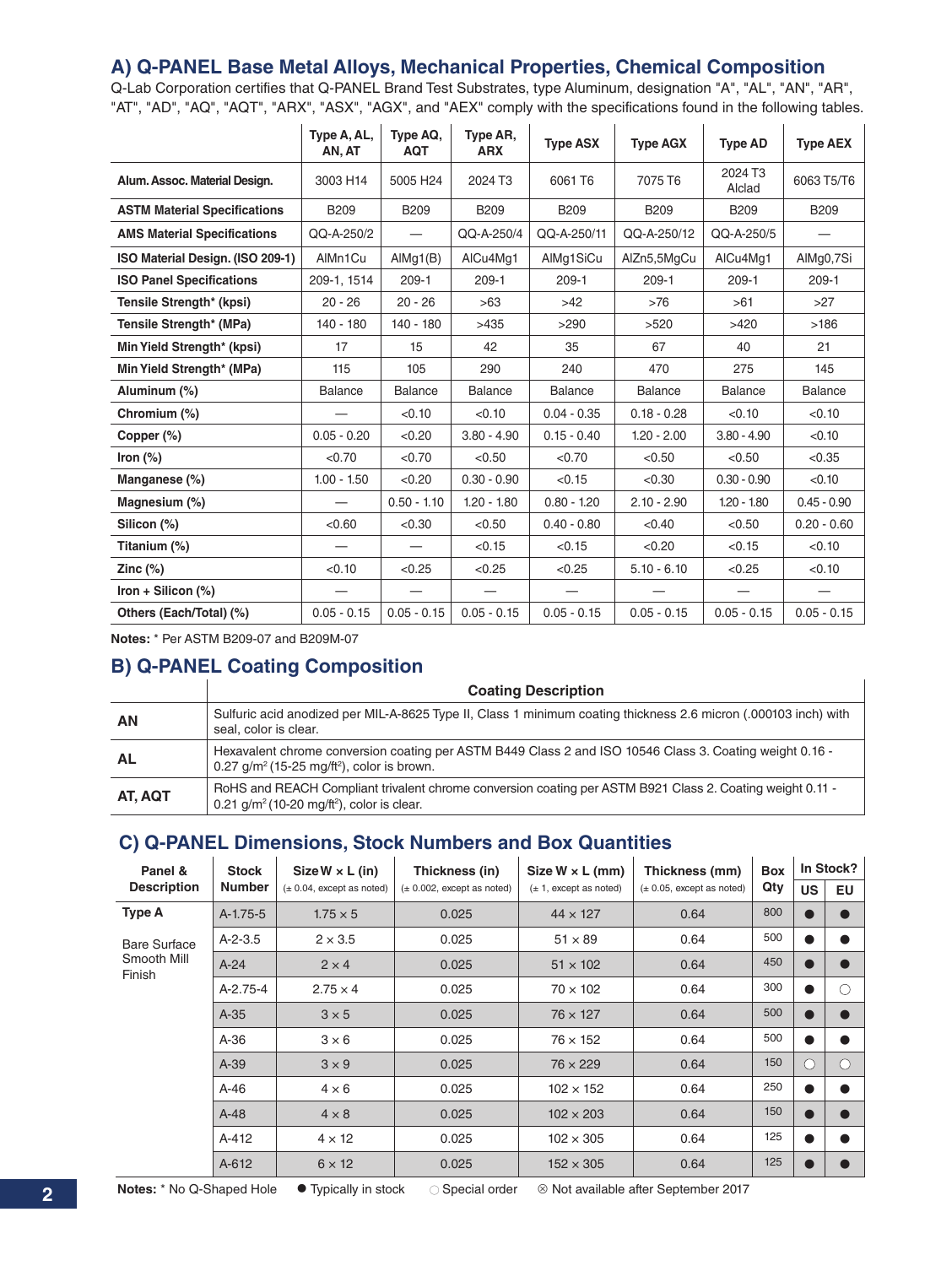# **C) Q-PANEL Dimensions, Stock Numbers and Box Quantities (Continued)**

| <b>Panel Type</b><br>& Description                       | <b>Stock</b><br>Number | $Size W \times L (in)$<br>$(\pm 0.04,$ except as noted) | Thickness (in)<br>$(\pm 0.002,$ except as noted) | Size $W \times L$ (mm)<br>$(\pm 1, \text{except as noted})$ | Thickness (mm)<br>$(\pm 0.05, \text{except as noted})$ | <b>Box</b><br>Qty | In<br>Stock?<br>US<br>EU |                |
|----------------------------------------------------------|------------------------|---------------------------------------------------------|--------------------------------------------------|-------------------------------------------------------------|--------------------------------------------------------|-------------------|--------------------------|----------------|
| Type AQ, AGX, ARX,                                       | AQ-24                  | $2 \times 4$                                            | 0.032                                            | $51 \times 102$                                             | 0.81                                                   | 600               | $\bigcirc$               |                |
| ASX, & AEX<br><b>Bare Surface</b>                        | AQ-36                  | $3 \times 6$                                            | 0.032                                            | $76 \times 152$                                             | 0.81                                                   | 400               | $\bigcirc$               |                |
| Smooth Mill Finish                                       | AQ-44                  | $4 \times 4$                                            | 0.032                                            | $102 \times 102$                                            | 0.81                                                   | 200               | $\circlearrowright$      |                |
|                                                          | AQ-46                  | $4 \times 6$                                            | 0.032                                            | $102 \times 152$                                            | 0.81                                                   | 300               | $\bigcirc$               |                |
|                                                          | AQ-48                  | $4 \times 8$                                            | 0.032                                            | $102 \times 203$                                            | 0.81                                                   | 125               | $\circ$                  |                |
|                                                          | AQ-412                 | $4 \times 12$                                           | 0.032                                            | $102 \times 305$                                            | 0.81                                                   | 100               | $\bigcirc$               |                |
|                                                          | AQ-2.36-5.51           | $2.36 \times 5.51$                                      | 0.032                                            | $60 \times 140$                                             | 0.81                                                   | 250               | $\circlearrowright$      |                |
|                                                          | AQ-612                 | $6 \times 12$                                           | 0.032                                            | $152 \times 305$                                            | 0.81                                                   | 100               | О                        |                |
|                                                          | AGX-310*               | $3 \times 10$                                           | 0.032                                            | $76 \times 254$                                             | 0.81                                                   | 125               | $\bullet$                | О              |
|                                                          | ARX-33*                | $3 \times 3$                                            | 0.032                                            | $76 \times 76$                                              | 0.81                                                   | 100               | $\bullet$                | О              |
|                                                          | ARX-310*               | $3 \times 10$                                           | 0.032                                            | $76 \times 254$                                             | 0.81                                                   | 125               | $\bullet$                | О              |
|                                                          | ARX-310-H              | $3 \times 10$                                           | 0.032                                            | $76 \times 254$                                             | 0.81                                                   | 125               |                          | O              |
|                                                          | ARX-310-P              | $3 \times 10$                                           | 0.032                                            | $76 \times 254$                                             | 0.81                                                   | 125               | $\bullet$                | О              |
|                                                          | ASX-33*                | $3 \times 3$                                            | 0.032                                            | $76 \times 76$                                              | 0.81                                                   | 100               | 0                        | О              |
|                                                          | ASX-310*               | $3 \times 10$                                           | 0.032                                            | $76 \times 254$                                             | 0.81                                                   | 125               | $\bullet$                | О              |
|                                                          | ASX-310-H              | $3 \times 10$                                           | 0.032                                            | $76 \times 254$                                             | 0.81                                                   | 125               |                          | O              |
|                                                          | <b>ASX-310-P</b>       | $3 \times 10$                                           | 0.032                                            | $76 \times 254$                                             | 0.81                                                   | 125               | $\bullet$                | $\circ$        |
|                                                          | AEX-26                 | $2 \times 6$                                            | 0.078                                            | $51 \times 152$                                             | 2                                                      | 288               |                          |                |
| <b>Type AN</b><br>Anodized Surface<br>Smooth Mill Finish | AN-36                  | $3 \times 6$                                            | 0.025                                            | $76 \times 152$                                             | 0.64                                                   | 500               | $\bullet$                |                |
|                                                          | AN-46                  | $4 \times 6$                                            | 0.025                                            | $102 \times 152$                                            | 0.64                                                   | 250               |                          |                |
|                                                          | AN-612                 | $6 \times 12$                                           | 0.025                                            | $152 \times 305$                                            | 0.64                                                   | 125               | $\bullet$                |                |
| Type AL, AT, AQT                                         | AL-2-3.5               | $2 \times 3.5$                                          | 0.025                                            | $51 \times 89$                                              | 0.64                                                   | 500               | 0                        | $^{\circledR}$ |
| <b>Chromated Surface</b><br>Smooth Mill Finish           | AL-35                  | $3 \times 5$                                            | 0.025                                            | $76 \times 127$                                             | 0.64                                                   | 500               | $\bullet$                | $\circledR$    |
|                                                          | AL-36                  | $3 \times 6$                                            | 0.025                                            | $76 \times 152$                                             | 0.64                                                   | 500               |                          | $\otimes$      |
|                                                          | AL-39                  | $3 \times 9$                                            | 0.025                                            | $76 \times 229$                                             | 0.64                                                   | 150               | $\bigcirc$               | $\circledR$    |
|                                                          | AL-46                  | $4 \times 6$                                            | 0.025                                            | $102 \times 152$                                            | 0.64                                                   | 250               | $\bullet$                | $^{\circledR}$ |
|                                                          | AL-48                  | $4 \times 8$                                            | 0.025                                            | $102 \times 203$                                            | 0.64                                                   | 150               | $\bigcirc$               | $\otimes$      |
|                                                          | AL-412                 | $4 \times 12$                                           | 0.025                                            | $102 \times 305$                                            | 0.64                                                   | 125               | $\bullet$                | $\otimes$      |
|                                                          | AL-612                 | $6\times12$                                             | 0.025                                            | $152 \times 305$                                            | 0.64                                                   | 125               | $\bullet$                | $\otimes$      |
|                                                          | AT-2-3.5               | $2 \times 3.5$                                          | 0.025                                            | $51 \times 89$                                              | 0.64                                                   | 400               | $\bullet$                |                |
|                                                          | AT-35                  | $3 \times 5$                                            | 0.025                                            | $76 \times 127$                                             | 0.64                                                   | 500               | 0                        |                |
|                                                          | AT-36                  | $3 \times 6$                                            | 0.025                                            | $76 \times 152$                                             | 0.64                                                   | 500               | ●                        |                |
|                                                          | AT-39                  | $3 \times 9$                                            | 0.025                                            | $76 \times 229$                                             | 0.64                                                   | 150               | $\circ$                  | $\circ$        |
|                                                          | AT-46                  | $4 \times 6$                                            | 0.025                                            | $102 \times 152$                                            | 0.64                                                   | 250               | $\bullet$                |                |
|                                                          | AT-48                  | $4 \times 8$                                            | 0.025                                            | $102 \times 203$                                            | 0.64                                                   | 150               | $\bigcirc$               | $\circ$        |
|                                                          | AT-412                 | $4 \times 12$                                           | 0.025                                            | $102 \times 305$                                            | 0.64                                                   | 125               | $\bullet$                |                |
|                                                          | AT-612                 | $6 \times 12$                                           | 0.025                                            | $152 \times 305$                                            | 0.64                                                   | 125               | $\bullet$                |                |
|                                                          | AQT-36                 | $3 \times 6$                                            | 0.032                                            | $76 \times 152$                                             | 0.81                                                   | 400               | О                        |                |
|                                                          | AQT-46                 | $4 \times 6$                                            | 0.032                                            | $102 \times 152$                                            | 0.81                                                   | 300               | $\bigcirc$               |                |
|                                                          | <b>AQT-412</b>         | $4 \times 12$                                           | 0.032                                            | $102 \times 305$                                            | 0.81                                                   | 100               | $\bigcirc$               |                |
| <b>Type AD</b> Alclad Surface                            | AD-14*                 | $1 \times 4 (\pm 0.01)$                                 | $0.0630 \ (\pm 0.0024)$                          | $25 \times 102 (\pm 0.25)$                                  | 1.60 ( $\pm$ 0.06)                                     | 600               | $\bullet$                |                |
| <b>Type AR</b> Bare Surface                              | AR-14*                 | $1 \times 4$ (± 0.01)                                   | $0.0630 (\pm 0.0024)$                            | $25 \times 102 (\pm 0.25)$                                  | 1.60 ( $\pm$ 0.06)                                     | 600               | $\bullet$                |                |

Notes: \* No Q-Shaped Hole  $\bullet$  Typically in stock  $\circ$  Special order  $\circ$  Not available after September 2017